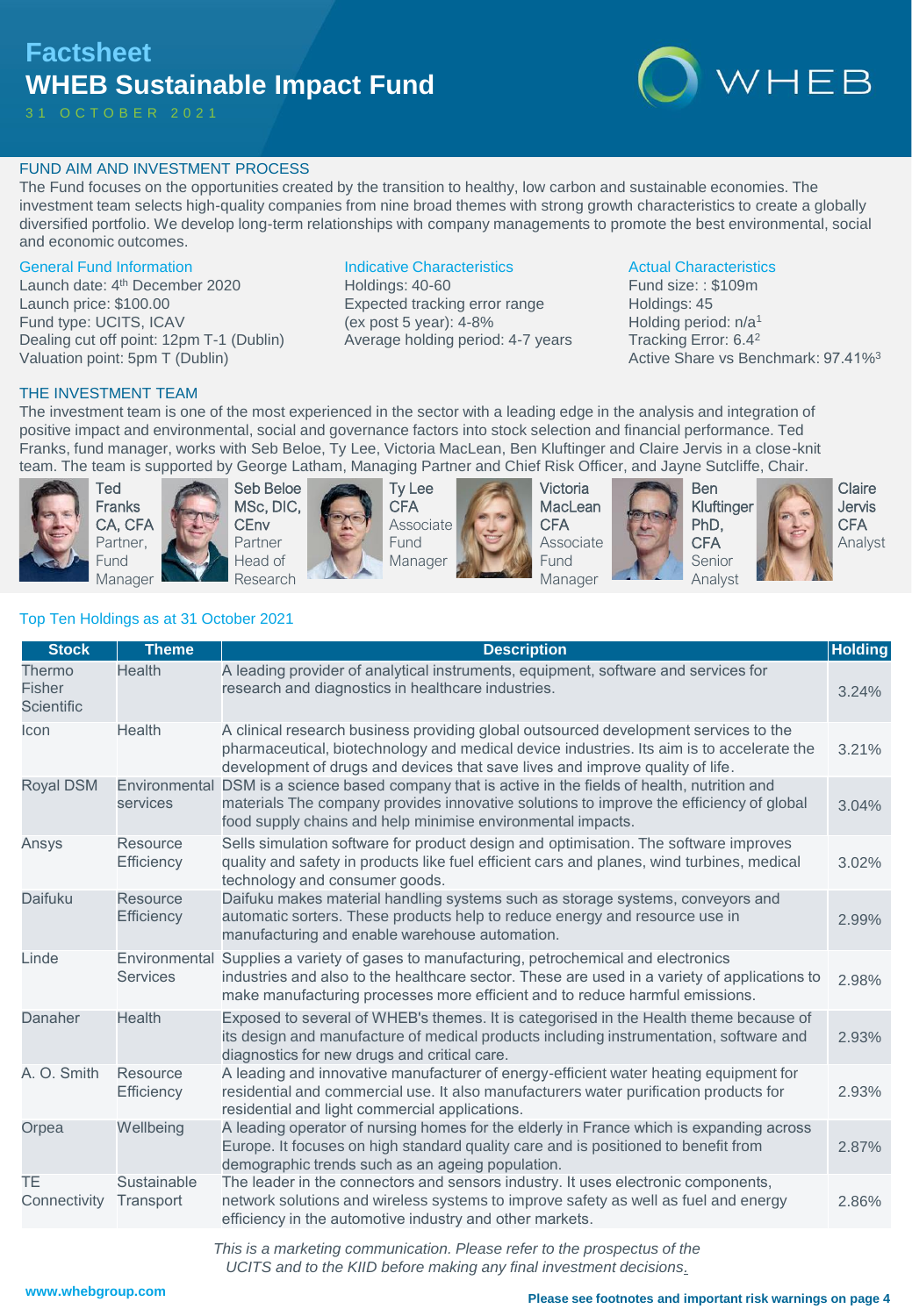

# Biggest Movers over the month in local currency – Top 3 and Bottom 3 Performers

| <b>Stock Name</b>    | <b>Performance in Month</b> | <b>What Happened</b>                                                                                                                                                       |
|----------------------|-----------------------------|----------------------------------------------------------------------------------------------------------------------------------------------------------------------------|
| Silicon Laboratories | $+34.67%$                   | Strong results with record Internet-of-Things (IoT) revenues despite<br>supply chain challenges                                                                            |
| <b>First Solar</b>   | $+25.28%$                   | Industry-supportive results from inverter manufacturer Enphase and<br>news of potential substantial policy support for renewable energy from<br>US "Build-Back-Better" act |
| A.O. Smith           | $+20.11%$                   | Unexpected beat-and-raise in 3Q21 results show resilient end markets<br>despite price increases                                                                            |
|                      |                             |                                                                                                                                                                            |
| <b>LCH Group</b>     | $-14.22%$                   | Profit warning and guidance reduction due to considerable labour<br>shortage headwinds from recent Delta variant surge                                                     |
| HelloFresh           | $-12.46%$                   | Market nervousness about potential overspending on marketing during<br>3Q hitting margins                                                                                  |
| Orpea                | $-10.43%$                   | Underperformance on worry that rising inflation will trigger rate rises and<br>negatively impact Orpea's real estate portfolio valuation                                   |

# Significant Portfolio Changes

| <b>Stock Name</b>             | <b>Purchase</b><br><b>Or sale</b> | Theme         | <b>Brief description or sale rationale</b>                       |
|-------------------------------|-----------------------------------|---------------|------------------------------------------------------------------|
| Fisher & Paykel<br>Healthcare | Purchase                          | Health        | High quality market leader in acute and chronic respiratory care |
| Cerner                        | Sale                              | <b>Health</b> | Deteriorating growth and competitive position                    |

# PORTFOLIO ANALYSIS AS AT 31 October 2021<sup>4</sup>

# Theme Allocation

| <b>Resource Efficiency</b>    | 22.01% |
|-------------------------------|--------|
| <b>Cleaner Energy</b>         | 4.78%  |
| <b>Environmental Services</b> | 10.62% |
| Sustainable Transport         | 10.66% |
| <b>Water Management</b>       | 7.09%  |
| Health                        | 22.39% |
| Safety                        | 6.91%  |
| Wellbeing                     | 10.29% |
| Education                     | 2.37%  |
| Cash                          | 2.89%  |

# **Theme Breakdown**



# Geographic Allocation **Market Capitalisation Allocation** Market Capitalisation Allocation



2020 Winner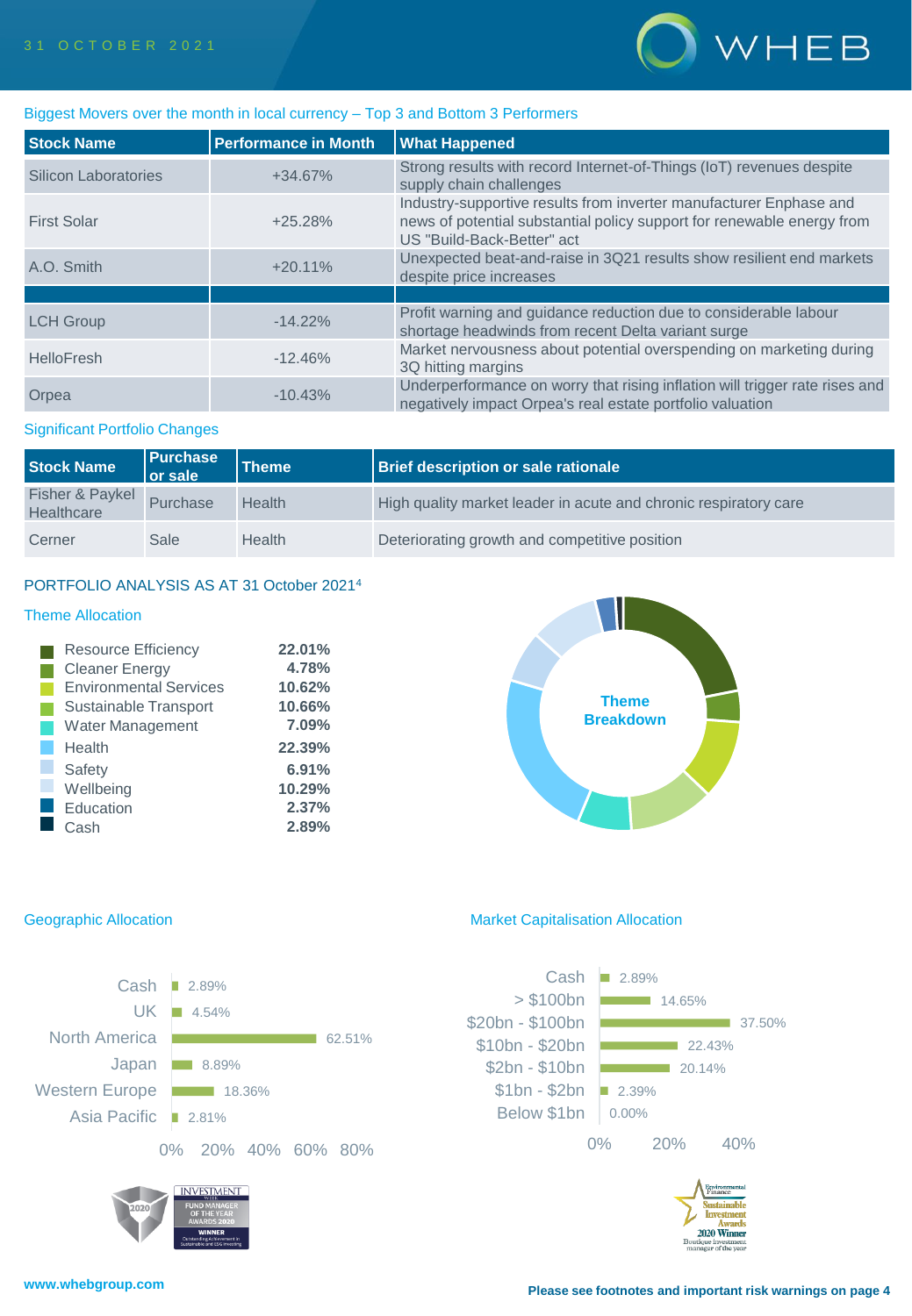

# Alignment with UN SDGs



# Comparative Performance<sup>5</sup> (Figures are historic and past performance does not predict future returns.)

| <b>Cumulative Performance</b>                         | 5 years   | 3 years | 12 months | Year to date | 3 months | 1 month |
|-------------------------------------------------------|-----------|---------|-----------|--------------|----------|---------|
| <b>WHEB Sustainable Impact</b><br><b>Fund (C EUR)</b> | <b>NA</b> | NA      | <b>NA</b> | 20.58%       | 5.17%    | 5.60%   |
| <b>MSCI World Total Return</b><br><b>EUR</b>          | 94.30%    | 61.70%  | 41.35%    | 26.28%       | 6.36%    | 5.82%   |

# Reference Portfolio Performance<sup>6</sup> (Figures are historic and past performance does not predict future returns.)

| <b>Cumulative Performance</b>                           | 5 years                         | 3 years                         | 12 months                       | Year to date | 3 months                      | 1 month                         |
|---------------------------------------------------------|---------------------------------|---------------------------------|---------------------------------|--------------|-------------------------------|---------------------------------|
| <b>Reference Portfolio EUR:</b><br><b>Net 1.05% OCF</b> | 89.77%                          | 62.30%                          | 31.85%                          | 20.13%       | 4.88%                         | 3.70%                           |
| <b>MSCI World Total Return</b><br><b>EUR</b>            | 94.30%                          | 61.70%                          | 41.35%                          | 26.28%       | 6.36%                         | 5.82%                           |
| <b>Discrete Performance</b>                             | $Oct 2020 -$<br><b>Oct 2021</b> | $Oct 2019 -$<br><b>Oct 2020</b> | $Oct 2018 -$<br><b>Oct 2019</b> |              | Oct 2017 -<br><b>Oct 2018</b> | $Oct 2016 -$<br><b>Oct 2017</b> |
| <b>Reference Portfolio EUR:</b><br><b>Net 1.05% OCF</b> | 31.85%                          | 9.51%                           | $12.40\%$                       |              | $-2.27\%$                     | 19.60%                          |
| <b>MSCI World Total Return</b><br><b>EUR</b>            | 41.35%                          | $-0.04%$                        | 14.45%                          |              | $4.01\%$                      | 15.53%                          |

# SHARE CLASS AND FUND INFORMATION

The WHEB Sustainable Impact Fund is a Fund of the WHEB Asset Management Fund's ICAV, an open-ended umbrella fund with segregated liability between Funds authorised by the Central Bank of Ireland pursuant to the UCITS Regulations and offering daily liquidity.

| <b>Shareclass</b> | <b>Currency</b> | <b>Price</b> | <b>Ongoing Charges and</b><br><b>Fees</b> | <b>ISIN</b>  |
|-------------------|-----------------|--------------|-------------------------------------------|--------------|
| A Accumulation    | <b>USD</b>      | 108.03       | 1.70%                                     | IE00BMBQDM35 |
| A Accumulation    | <b>EUR</b>      | 113.42       | 1.70%                                     | IE00BMBQDN42 |
| A Accumulation    | <b>CHF</b>      | 110.95       | 1.70%                                     | IE00BMBQDP65 |
| C Accumulation    | <b>USD</b>      | 118.53       | 1.05%                                     | IE00BMBQDQ72 |
| C Accumulation    | <b>EUR</b>      | 124.63       | 1.05%                                     | IE00BMBQDR89 |
| C Accumulation    | <b>CHF</b>      | 121.70       | 1.05%                                     | IE00BMBQDS96 |
| C Accumulation    | <b>GBP</b>      | 116.46       | 1.05%                                     | IE00BMBQDT04 |

## Key Dates

Annual report 31 December, interim report 30 June

Management Company:

FundRock Management Company S.A.

Fund Administrator:

Société Générale Securities Services SGSS (Ireland) Limited